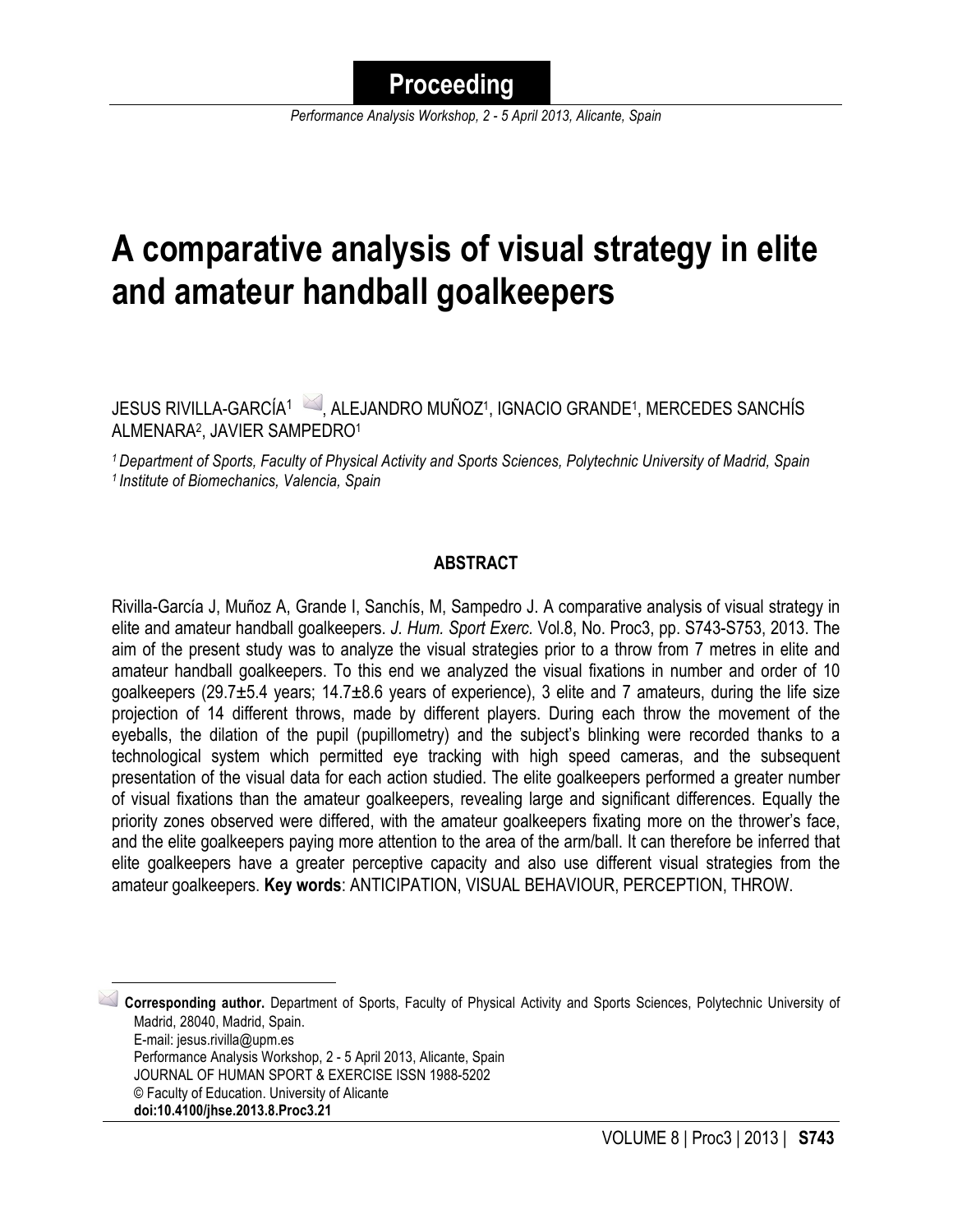# **INTRODUCTION**

Visual strategy has been considered for years as an important variable for sports performance (Abernethy & Russell, 1987; Williams et al., 1999; Van Den Tillar, 2004) as it greatly influences anticipation, a fundamental quality in many sports specialities (Sánchez 1992; Abernethy & Zawi, 2007).

Anticipation is the capacity to foresee what will occur on the basis of stimuli prior to the action, which permits gaining time and therefore, being more efficient (Moreno et al., 1998; Guzmán & García-Ferriol, 2002). In the sports context, players have to react quickly to the stimuli from their surroundings (Bideau et al., 2004). Consequently, anticipation in sport refers to the perception of relevant information and the consequent decision making in the shortest time possible. Bearing in mind the enormous quantity of stimuli and information offered by the surroundings, the player has to elaborate visual strategies to discard the irrelevant information and select the relevant information in the shortest time possible.

Traditionally motor actions have been analyzed with respect to three progressive processes: perception, decision making and execution of the movement (Abernethy, 1996; Abernethy et al., 1996). Prior to the execution of the movement, also known as the motor solution (Malho, 1969), the situation must be analyzed, followed by the elaboration of a mental solution and the selection of the most suitable response. Therefore, the success of the action begins to be generated before the execution, depending to a great extent on the cognitive processes performed beforehand.

Many of the determinant actions in team sports, and especially in handball, are characterized by their speed and require the players to be able to predict what will occur as reaction strategies will prevent them from being on time (Roca, 1991; Antúnez & García, 2008). In fact, the ability to predict future actions based on the movements of other players is considered one of the most important abilities for practising sporting activities (Gutiérrez-Davila et al., 2011). Thus, several studies have demonstrated that some players are capable of anticipating the trajectory of an object thrown by an opponent on the basis of the stimuli of the surroundings which provide sufficient information to enable them to act efficiently (Lidor et al., 1998; Debanne, 2003). These stimuli which contribute relevant information on the subsequent action of the opponent are called pre-cues or indicators (Moreno et al., 1998).

In this sense, goalkeeping in handball demands a high level of anticipation as, by observing the prior actions of the thrower, the goalkeeper has to be able to predict the trajectory of the ball. Thus, the goalkeeper must use the information perceived to elaborate anticipatory strategies for their interventions (Párraga et al., 2001), and to this end needs to catch the stimuli or pre-cues which enable them to quickly analyze the information and react in the shortest time possible (Antúnez & García, 2008).

Several studies have found differences in the perceptive strategies among players of different competitive levels. In tennis, Goulet et al. (1989) found that expert tennis players focussed on different body areas of their opponents from beginners, during their service action. Gill (1994) observed that expert tennis players were able to carry out precise predictions on their opponent's stroke 600 ms before they hit the ball. Following this line of study, Del Campo et al. (2012) showed that expert and novice tennis players used different visual strategies for detecting the pre-cues of movement, and also had different reaction and response skills. In football, Savelsbergh et al. (2002) reported that expert and novice goalkeepers possessed different visual strategies for detecting pre-cues of movement, and more specifically, stated that the expert goalkeepers used a more efficient pattern which involved a lesser number of fixations but of longer duration, something which seems to coincide with other sports modalities (Bard et al., 1981).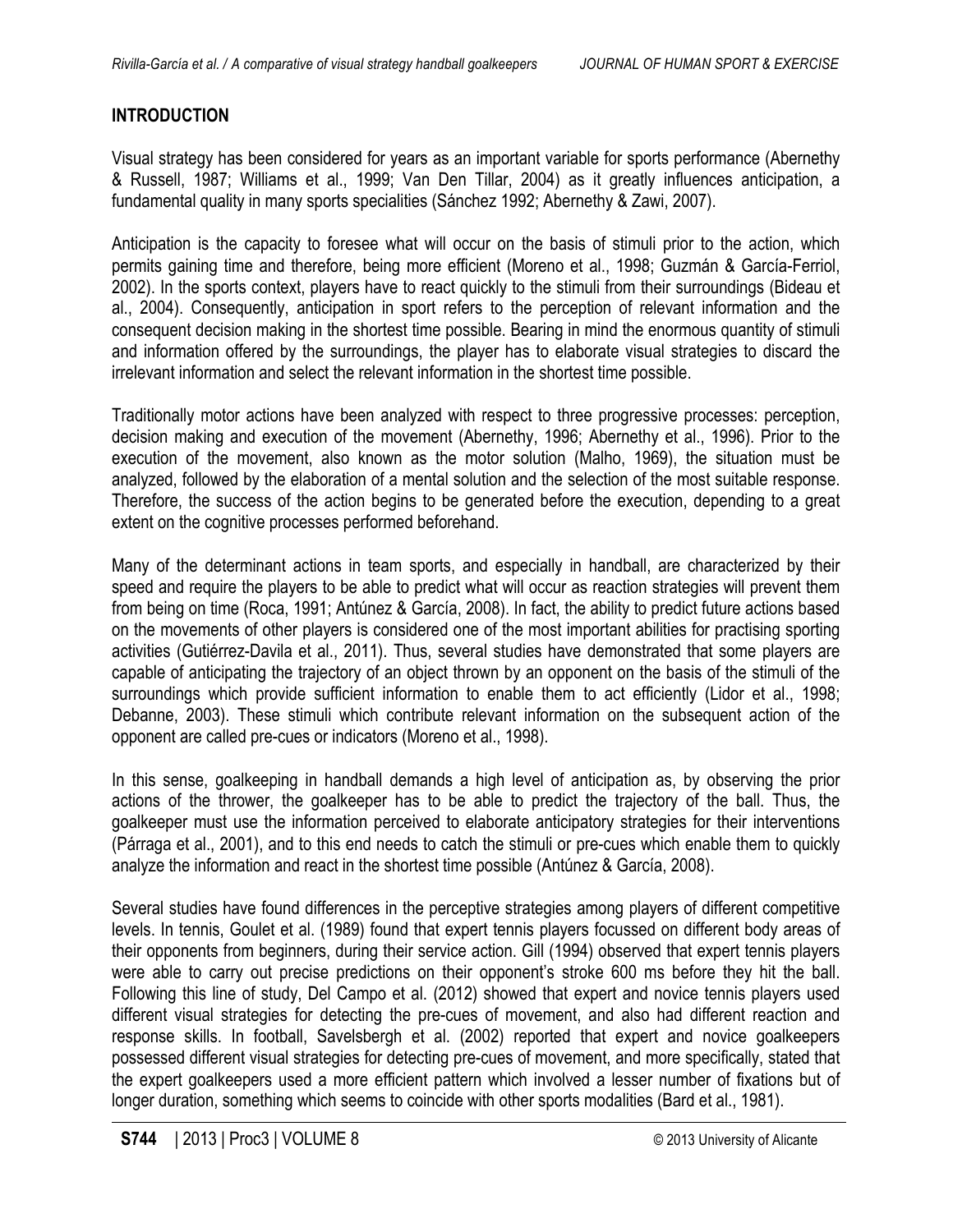The competitive level seems to be determinant with regard to areas of visual fixation, according to studies on football, which have found differences between expert and amateur goalkeepers (Savelsbergh et al., 2005). However, this anticipation requires the player to be able to recognize the pre-cues in the opponent (Féry & Crognier, 2001) to be able to use them to systemize their response and create specific motor patterns (García, 2010).

Based on the supreme importance of the goalkeeper's perception mechanisms as well as on the possible differences that there may be among players of different competitive levels, and bearing in mind the scarcity of studies on this aspect in handball, we considered it necessary to gain greater insight into the strategies of visual fixation in handball goalkeepers. The aim of the present study was thus to analyze the number and areas of visual fixation of handball goalkeepers from different competitive levels.

## **MATERIAL AND METHODS**

### *Sample*

The sample was made up of a non random sample of ten handball goalkeepers (age:  $29.7\pm5.4$  years; experience as handball goalkeepers: 14.7±8.6 years). Three of them were professional goalkeepers who competed in the highest category of clubs and seven were non professional goalkeepers who played in amateur categories. It is interesting to note that one of the goalkeepers was a clear example of the highest competitive level as he not only competed at the highest national and international levels but had also won the most prestigious international trophies with his club and national team.

## *Procedure*

To analyze the visual strategy of handball goalkeepers from different levels and the number of fixations during the throws, videos were shown of throws from 7 metres to different areas of the goal performed by players with different characteristics: right handed, left handed, elite and amateur throwers. The goalkeepers stood in front of the screen where the 14 throws from 7 metres were projected. Before starting the test each subject performed three trials to familiarize them with the equipment and the dynamics of the study.

The test sequence, which was repeated for the 14 throws was adapted from Piras & Vickers, 2011; Williams et al., 1996:

- 1) Before each throw the subjects saw a slide with an initial sentence indicating that they had to pay full attention (Figure 1a).
- 2) Projection of a static image of the beginning of the throw (3 s ) to prepare for the action.
- 3) Projection of the throwing action where the video stopped and finished just before the ball left the player's hand (Figure 1b).

The reason for stopping the image at that moment was to analyze the visual strategies prior to the goal shot. All the subjects saw the 14 throws by players with different characteristics to different areas of the goal (Figure 1c). The goalkeepers were unaware of the characteristics of the thrower, the throw or the area aimed at beforehand.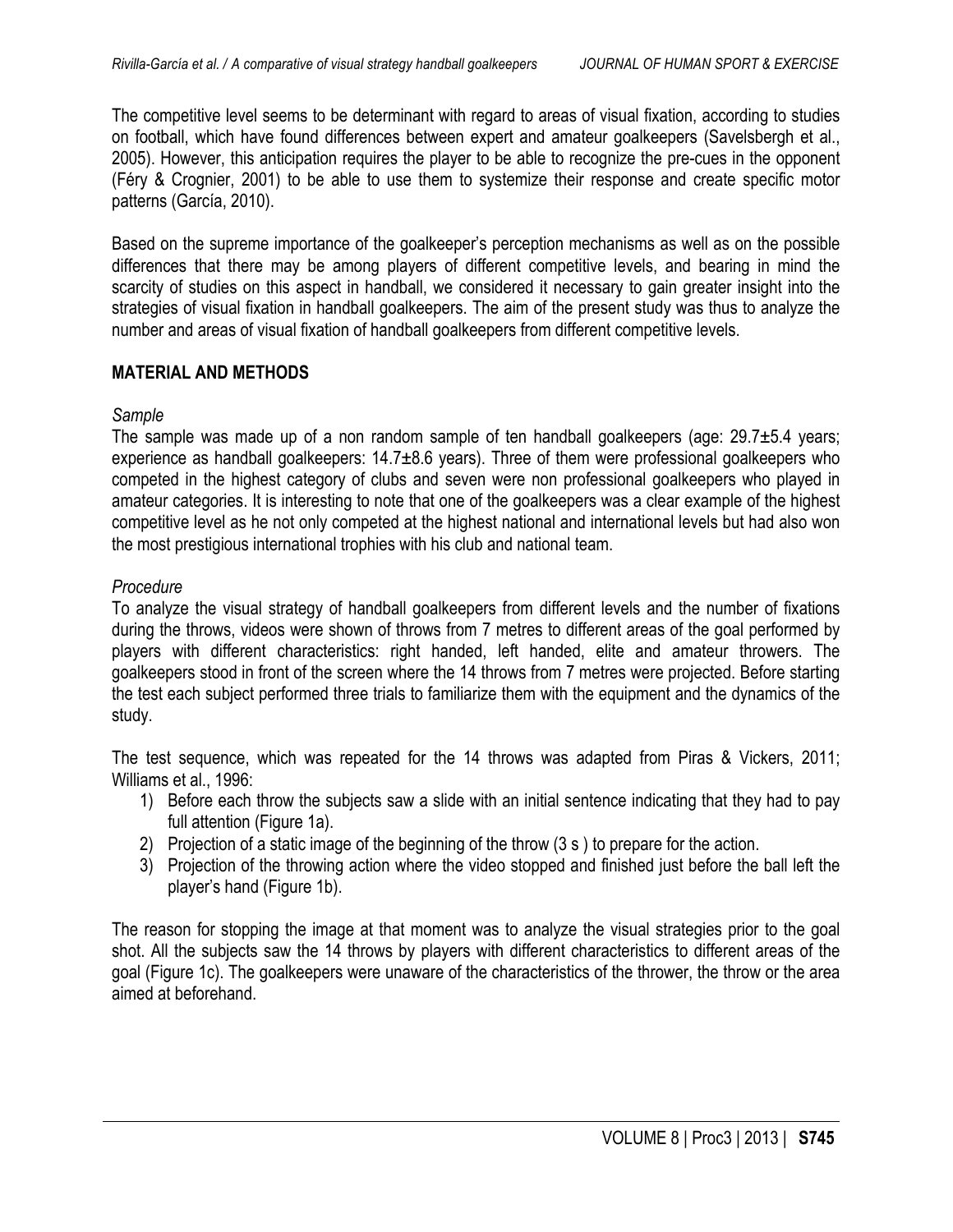

*Figure 1. Test sequence*

Thanks to a technological system of eye tracking (TobiiX120®), data on the following variables were recorded for each throw:

- Fixation: the instant in which the eyes remain relatively still to focus on a concrete area of the scene. These are very short periods of time, frequently lasting only 200 to 350 milliseconds (ms). In this study visual fixation was considered as all the time periods of over 200 ms in which the eyes remained fixed on a point.
- The number of total fixations: number of fixations performed by the subject during the projection of the image.
- Average time for each fixation: the average duration of each fixation.
- Area of interest: areas which had been identified as a priority observation area according to information offered by the goalkeepers in surveys prior to the experiment.

Using this information 5 areas of interest for the study were generated in the image (Figure 2) and variables were determined for each of the areas of interest: time at the first fixation in each area of interest, area chosen for the first fixation, areas chosen for the second and third fixation, total duration of the fixation by area of interest, number of fixations by area of interest, ratio of the duration of the fixation by area of interest, ratio of the number of fixations by area of interest, average duration of the fixation by area of interest.



*Figure 2. Research zones*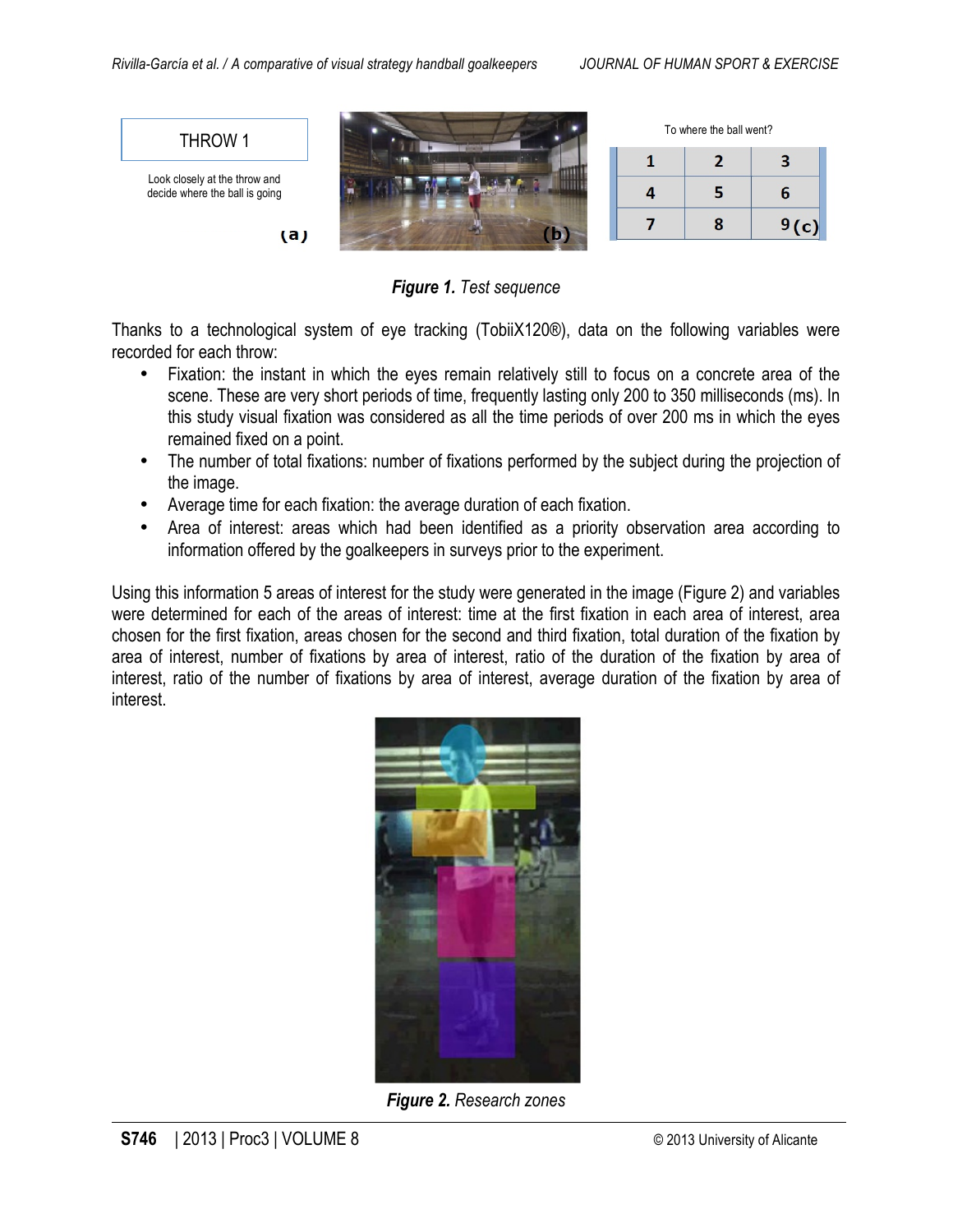### *Material*

The throws from 7 metres were filmed with a video camera (Sony PJ650VE Full HD) located in the centre of the goal and which permitted observation of all the movements of the thrower from the normal viewpoint of the goalkeeper. All the throws were filmed from this same position. Subsequently the video clips were processed with the Adobe Premiere Pro CS6 video editing programme, selecting the video frames at the beginning and the end as well as the sequences needed for the projection.

The projection of the throws in front of the goalkeepers was made using a 4x4 m screen, thus simulating an actual throw.

The analysis of the visual fixations of the goalkeeper required the visual monitoring of each one of the throws. This was done with a Tobii X120® Eye Tracker which uses high speed cameras to track the movement of the eye balls, the dilation of the pupils (pupillometry) and the blinking of the subject, among other factors. The information recorded by the programme made it possible to follow the eyes of the goalkeepers and to create maps which marked the places they looked at for the longest time as well as getting information on the visual trajectories which corresponded to each of the throws.

### *Analysis*

This investigation followed a descriptive quantitative methodology as it aimed to look in greater depth at the data obtained. The descriptive analysis was performed using standard statistical methods. A t test for independent samples was used to analyze the number of fixations. The data collected were processed with the SPSS software programme version 11.5.

# **RESULTS**

Firstly, significant differences were found between the number of visual fixations for the amateur goalkeepers and for the professionals (p<0.01). The following figure (3) clearly illustrates the superiority of the professional goalkeepers with regard to the number of fixations during the phase prior to the throw.



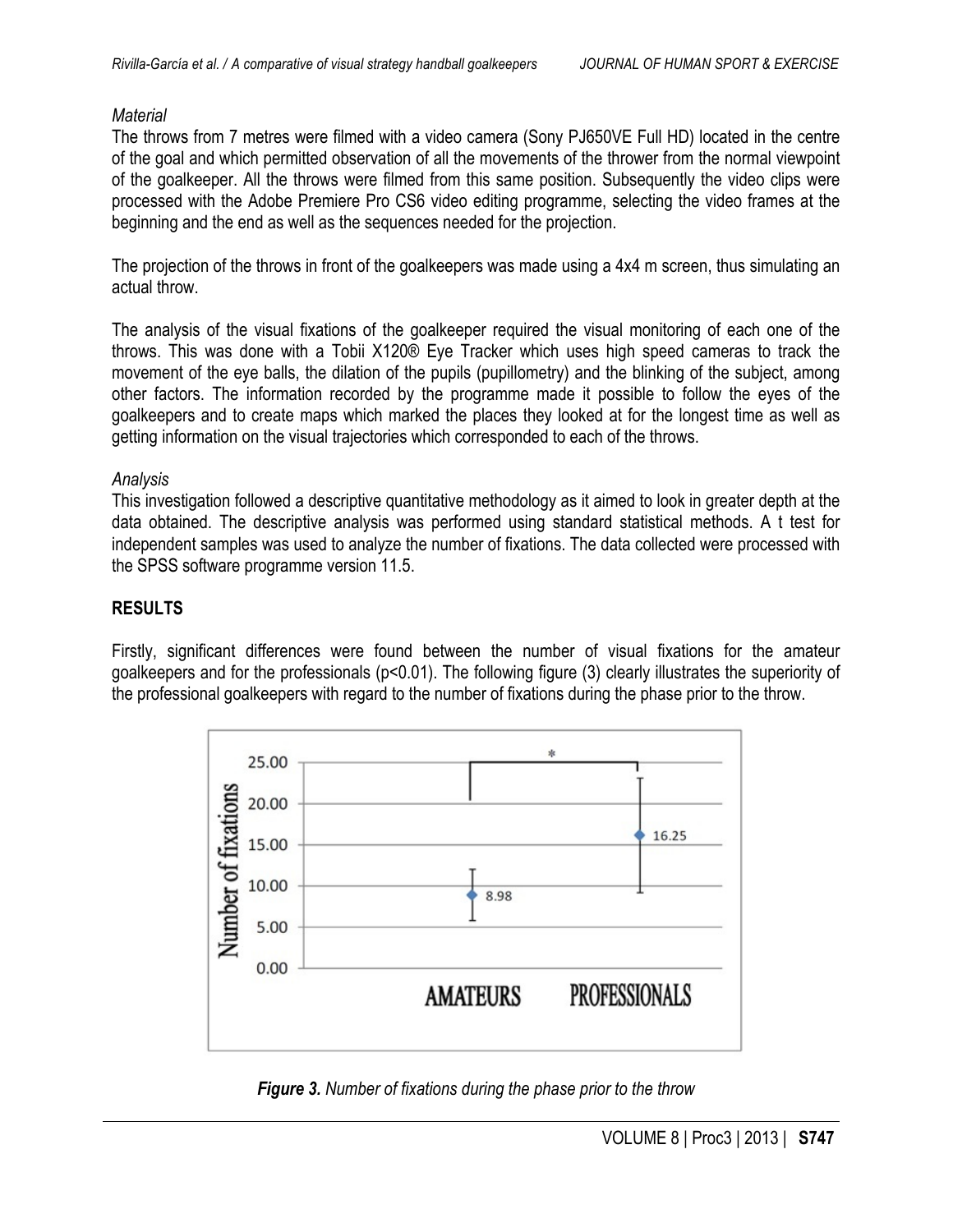Differences were also observed between the elite goalkeepers and the amateurs with regard to the number of total fixations per area. More precisely, the amateur goalkeepers prioritized their visual fixations in three body areas of the thrower during the 7 m throw: legs/feet, hips/thighs and face (Figure 4). In contrast the professional goalkeepers focussed to a greater extent on the area of hips/thighs and, to a lesser extent, on the legs/feet and arm/ball (Figure5).



*Figure 4. Body areas of the thrower during the 7m throw (a)*



*Figure 5. Body areas of the thrower during the 7m throw (b)*

With regard to the area of fixation by order, the amateur players had three preferred areas for the first fixation: feet/legs, thighs/hips and face (Figure 6). However, in the second fixation they did not observe the face so much (Figure 7) but concentrated more on the legs and the position of the feet. Lastly their third fixation was predominantly on the face (Figure 8). In contrast, the professional players' first fixation was mainly on the feet, legs and hips (Figure 9), and then they focussed on the arm and ball (Figure 10-11). By percentage, there is was a considerable difference between elite goalkeepers and the amateurs with regard to last fixation on the face, being much greater in the amateur goalkeepers (40%) than in the professionals (16%).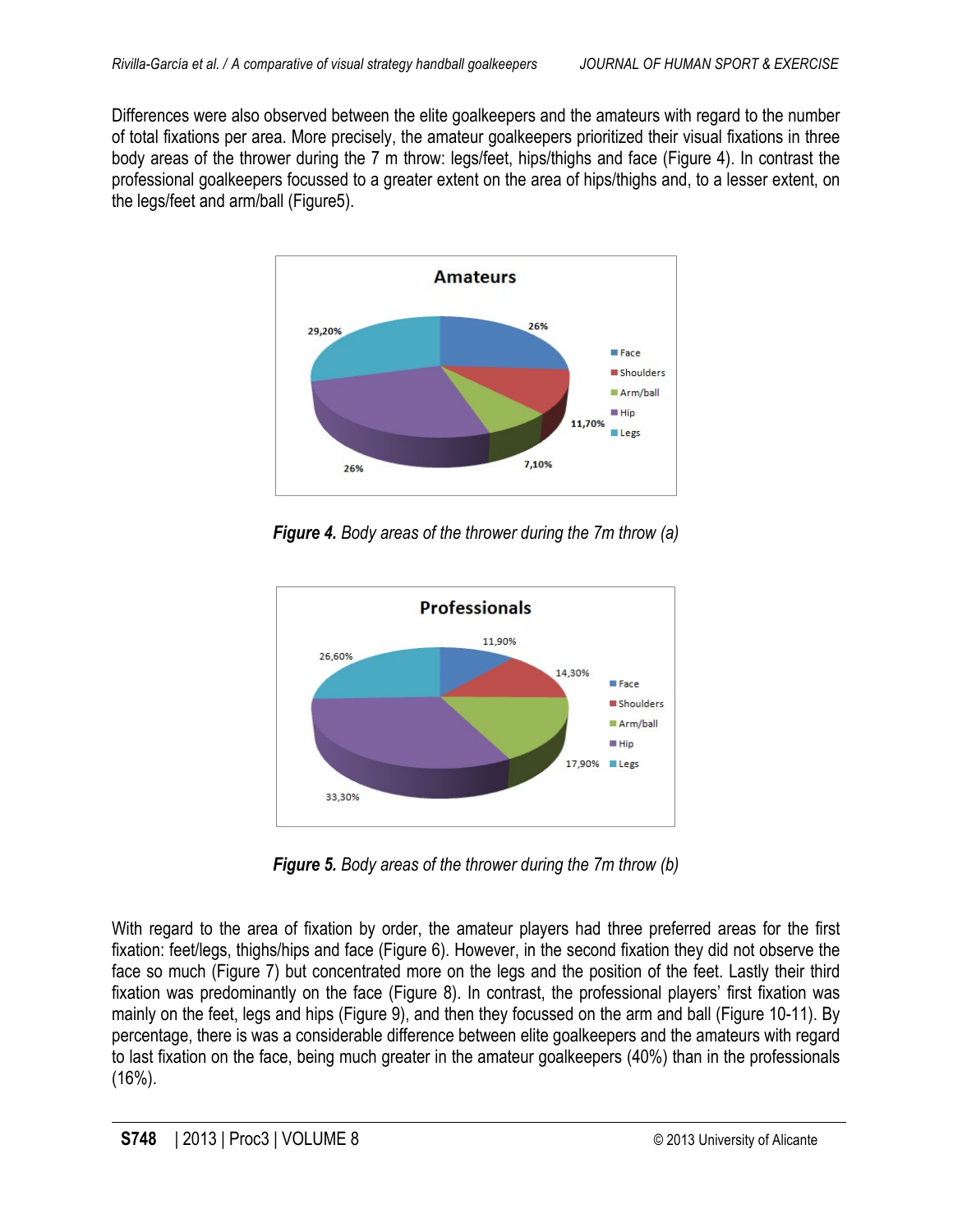

*Figure 6. Body areas of the thrower during the 7m throw (c)*



*Figure 7. Body areas of the thrower during the 7m throw (d)*



*Figure 8. Body areas of the thrower during the 7m throw (e)*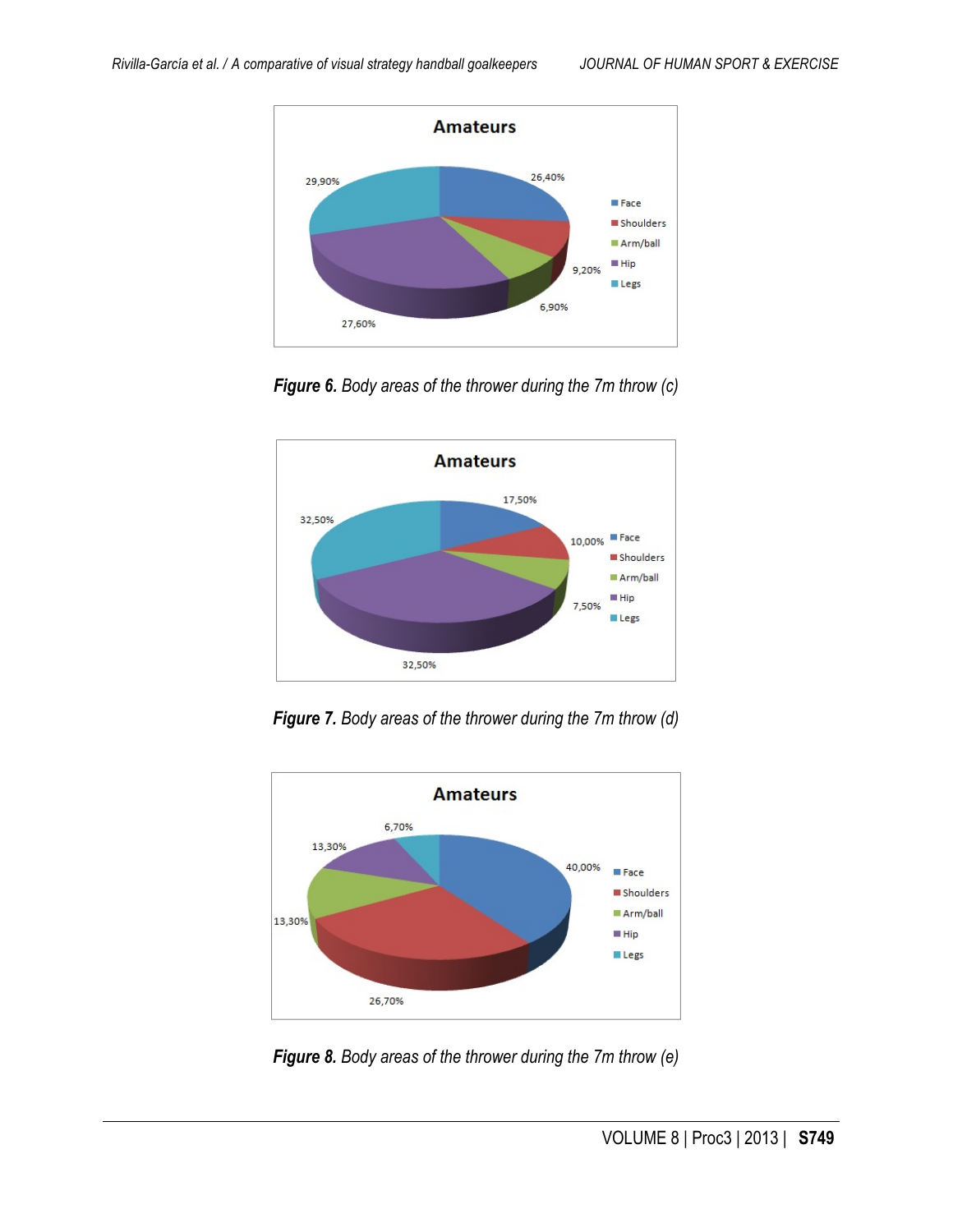

*Figure 9. Body areas of the thrower during the 7m throw (f)*



*Figure 10. Body areas of the thrower during the 7m throw (g)*



*Figure 11. Body areas of the thrower during the 7m throw (h)*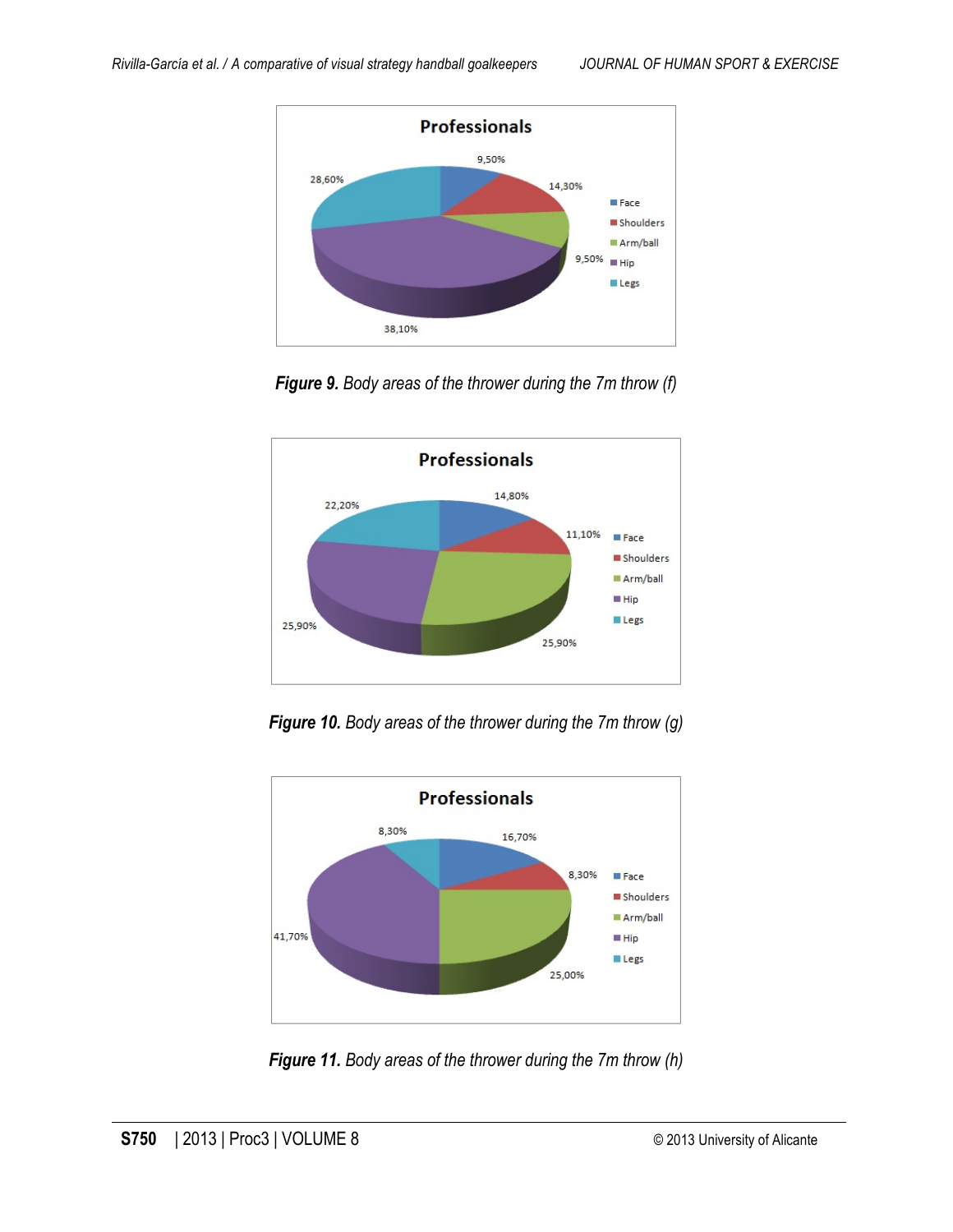#### **DISCUSSION**

Firstly it is noteworthy that the professional goalkeepers perform a greater number of fixations than the amateurs. This means that elite goalkeepers have a greater perceptive capacity and are able to perceive more stimuli from the surroundings. The reason for this difference may be in the fact that the elite goalkeepers accumulate a great deal of experience of throws and thus increase their capacity to perceive information.

Furthermore, the results obtained permit us to state that the visual strategies of the elite goalkeepers differ from those of the amateurs. As well as performing a greater number of fixations, the goalkeepers from a higher competitive level focussed more on the arm and ball while the amateurs focussed more on the face of the thrower. This may be due to the importance, which professional goalkeepers attribute to the body areas near the ball as well as the differences in the trajectory of the throw as a function of the movement of the arm in the throw. On the other hand there did not seem to a difference among goalkeepers with regard to the fixations on the hips and legs of the thrower, which occupied more than half the total fixations in both cases.

The differences with regard to the perceptive capacity in favour of the elite goalkeepers seem to confirm the need for the goalkeepers to perceive the greatest quantity of information to be able to elaborate action strategies (Párraga et al., 2001; Del campo et al., 2012).

Although there are few studies on this topic in handball, the differences in perception according to the competitive level coincide with the results obtained in tennis (Goulet et al., 1989; Del Campo et al., 2012), football (Williams et al., 1994; Savelsbergh et al., 2005) and other modalities (Bard et al., 1981). The differences in visual behaviour as a function of competitive level may be due to several factors like experience in training and matches, instruction, game practices and perception. More precisely it could be inferred that novice players are less able to analyze the sports context and identify movement patterns in situations where time is lacking (Williams et al., 1999).

#### **CONCLUSIONS**

The competitive level is determinant in prior visual strategy for a 7 m throw. More precisely, elite players possess a greater capacity to perceive stimuli from their surroundings in terms of number and areas of fixation.

Furthermore, amateur players not only perceive a lesser quantity of information prior to the throw but they also focus their attention on different areas – face and lower limbs – from those chosen by the elite goalkeepers – arm/hand, shoulder and hip.

#### **REFERENCES**

- 1. ABERNETHY B, KIPPERS V, MACKINNON LT, NEAL RJ, HANRAHAN S. The biophysical foundations of human movement. Melbourne: Macmillan, 1996.
- 2. ABERNETHY B, RUSSELL DG. The relationship between expertise and visual search strategy in a racquet sport. *Hum Movement Sci*.1987; 6:283-319.
- 3. ABERNETHY B. Training the visual-perceptual skills of athletes: Insights from the study of motor expertise. *Am J Sport Med*. 1996; 24(SUPPL.):S89-S92.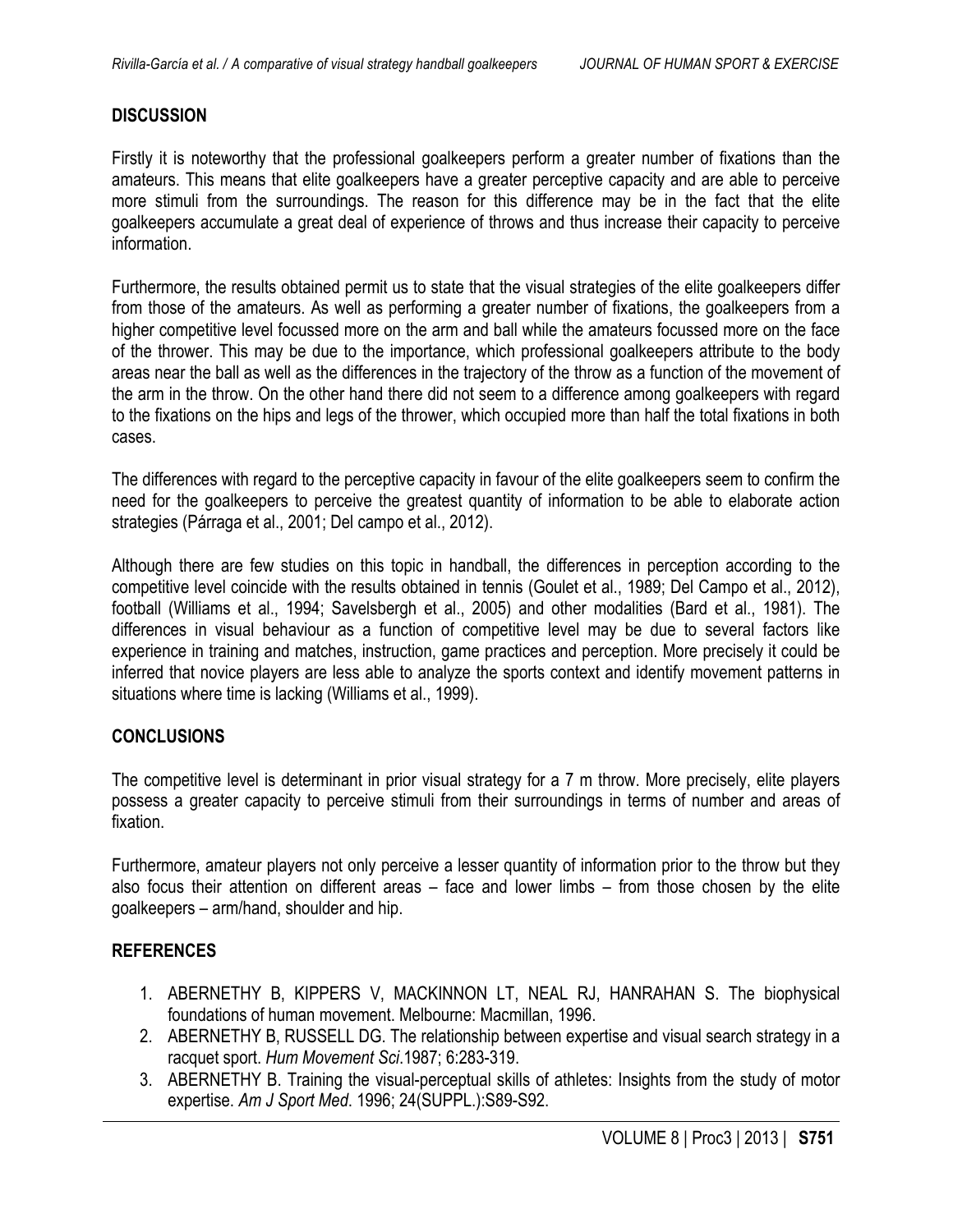- 4. ABERNETHY B. Visual search strategies and decision-making in sport. *Int J Sport Psychol*. 1991; 22:189-210.
- 5. ABERNETHY B, ZAWI K. Pickup of Essential Kinematics Underpins Expert Perception of Movement Patterns. *J Motor Behav*. 2007; 39(5):353-367.
- 6. ANTÚNEZ A, GARCÍA M. La especificidad en la condición física del portero de balonmano. *Ebalonmano.com: revista digital deportiva*. 2008; 4(1):5-12.
- 7. BARD C, GUEZENNE I, PAPIN JP. 'Escrime: Analyze de l'exploration visuelle'. *Medicine du Sport*. 1981; 15:117-26.
- 8. BIDEAU B, MULTON F, KULPA R, FRADET L, ARNALDI B, DELAMARCHE P. Using virtual reality to analyze links between handball thrower kinematics and goalkeeper's reactions. *Neurosci Lett*. 2004; 372:119-122.
- 9. DEBANNE T. Activité perceptive et décisionelle du gardie de but de handball lors de la parade: les saviors d´experts. *Staps*. 2003: 3(62):43-58.
- 10. DEL CAMPO VL, REINA R, SABIDO R, MORENO FJ. Comportamiento visual y respuesta de reacción en tenis según el tipo y dirección del golpe. *Apunts. Educación física e deportes*. 2012; 107:61-68.
- 11. FÉRY Y, CROGNIER L. On tactical significance of games situations in anticipating ball trajectories in tennis. *Res Q Exercise Sport*. 2001; 72(2):143-149.
- 12. GARCÍA P. Entrenamiento táctico del portero de balonmano en la iniciación. Una propuesta de trabajo. Madrid: Comunicación presentada al Congreso de balonmano base, 2010.
- 13. GILL D. Expert-novice differences in cue utilisation in 'oncourt' squash performances practical. *Australian Squash Coach*. 1994; 2(2):15-19.
- 14. GOULET C, BARD C, FLEURY M. Expertise differences in preparing to return a tennis serve: A visual information processing approach. *J Sport Exercise Psy*. 1989; 11:382-398.
- 15. GUTIERREZ-DAVILA M, ROJAS FJ, ORTEGA M, CAMPOS J, PARRAGA J. Anticipatory strategies of team-handball goalkeepers. *J Sport Sci*. 2011; 29(12):1321-1328.
- 16. GUZMÁN JF, GARCÍA FERRIOL A. La anticipación defensiva en los deportes de equipo: Un estudio de la importancia otorgada a sus variables. *Apunts. Educación física e deportes*. 2002; 69:37-42.
- 17. LIDOR R, ARGOV E, DANIEL S. An exploratory study of perceptual-motor abilities of women: Novice and skilled players of team handball. *Percept Motor Skill*. 1998; 86(1):279-288.
- 18. MALHO F. La acción táctica en el juego. La Habana: Vigot, 1969.
- 19. MORENO FJ, OÑA A, MARTÍNEZ M. La anticipación en el deporte y su entrenamiento a través de preíndices. *Revista de Psicología del Deporte*. 1998; 2:205-213.
- 20. PÁRRAGA JA, SÁNCHEZ A, OÑA A. Importancia de la salida del balón y de la precisión como parámetros de eficacia en el lanzamiento en salto a distancia en balonmano. *Apunts. Educación física e deportes.* 2001; 66:44-51.
- 21. ROCA J. Percepción: usos y teorías. *Apunts. Educación física e deportes.* 1991; 25:9-14.
- 22. SÁNCHEZ F. Bases para una didáctica de la Educación física y el deporte. Madrid: Gymnos, 1992.
- 23. SAVELSBERGH GJP, VAN DER KAMP J, WILLIAMS AM, WARD P. Anticipation and visual search behaviour in expert soccer goalkeepers. *Ergonomics*. 2005; 48(11):1686-1697.
- 24. SAVELSBERGH GJP, WILLIAMS AM, VAN DER KAMP J, WARD P. Visual search, anticipation and expertise in soccer goalkeepers. *J Sports Sci*. 2002; 20:279-287.
- 25. VAN DEN TILLAAR R. A force-velocity relationship and coordination patterns in over arm throwing. *J Sport Sci Med*. 2004; 3(4):211-219.